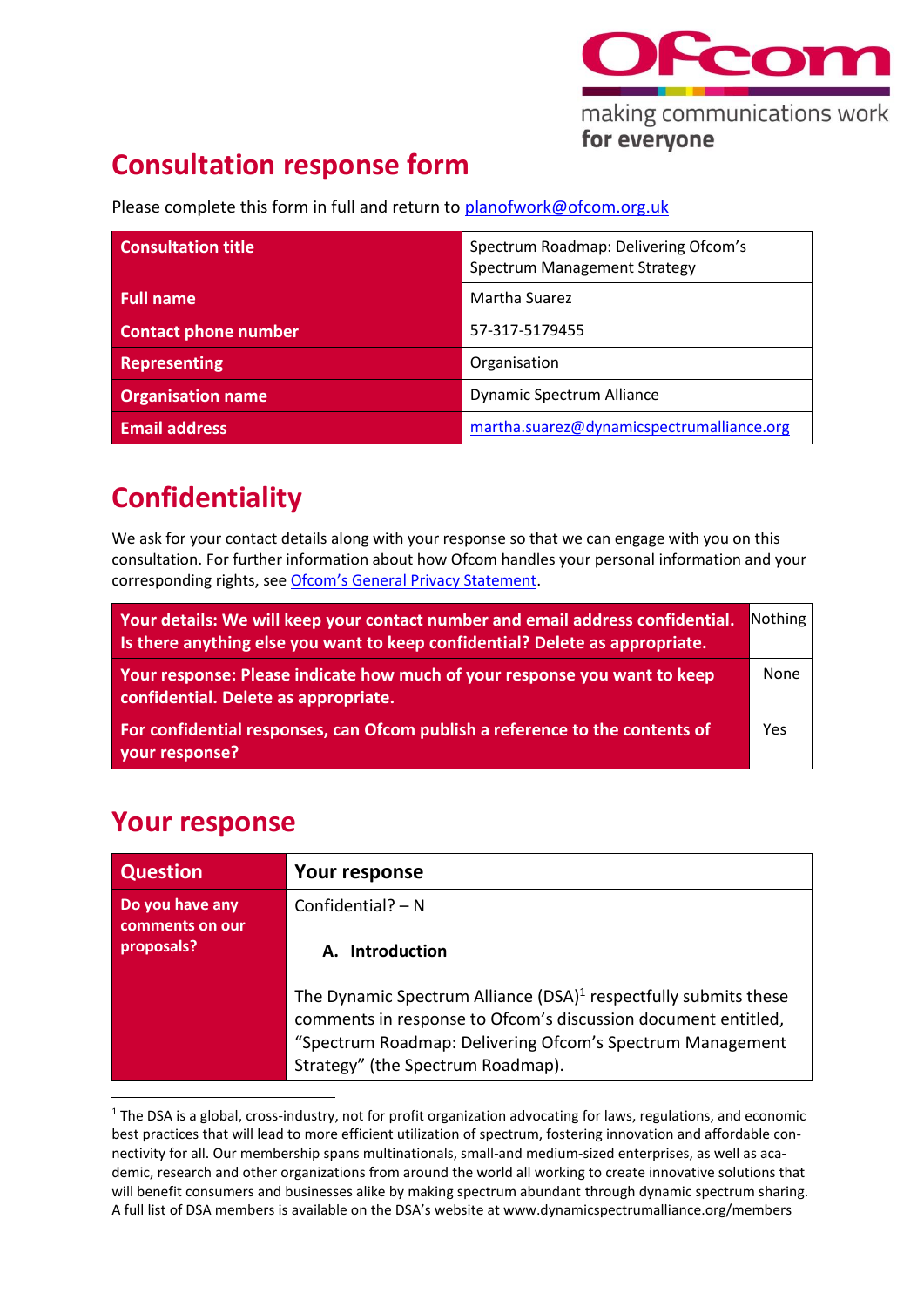DSA commends Ofcom for its efforts to accelerate innovation by enabling greater spectrum sharing, particularly in light of technology developments that can help spectrum to be managed more effectively.

DSA shares Ofcom's goals of ensuring efficient assignment and use of scarce radio frequencies while making spectrum available for both existing and new wireless services in order to facilitate competition, enhance connectivity, and promote investment.

DSA believes that providing additional spectrum access options through use of new spectrum management tools, such as dynamic shared access systems, will help meet future mobile data traffic demands, benefit competition, create conditions for innovation, and spur more rapid deployments of wireless networks and services. We agree with Ofcom that clearing frequency bands of current users is a lengthy, time-consuming process that involves assessing costs, benefits and risks, along with an evaluation of the ongoing value to the UK of existing uses of the frequencies relative to the potential value of alternative uses.

As an alternative to clearing, DSA encourages Ofcom and other telecommunications regulators to consider spectrum sharing approaches that allow multiple technologies, services, and deployment types to share and maximize efficient use of frequencies. In addition to considering lower power or localized use cases to enable sharing, we recommend that regulators leverage automated dynamic shared access systems to maximize operational flexibility for new services as well as maximizing spectrum efficiency.

DSA further recommends that telecommunications regulators worldwide fully consider licenced, licence-exempt, and lightly licenced options when allocating spectrum to wireless broadband services. Licenced and licence-exempt spectrum bands will both play important and complementary roles in the delivery of advanced wireless services, including mobile data.

#### **B. DSA Comments on Current Priority Projects**

**1) Preparation for WRC-23**

DSA does not support an IMT identification in the 6425-7125 MHz band at the upcoming World Radiocommunication Conference 2023 (WRC-23) under Agenda Item 1.2. Such an identification would likely deny businesses and citizens the benefits of next generation of WAS/RLAN/Wi-Fi technologies. New WAS/RLAN wireless systems, in particular the evolution of Wi-Fi 6E to next generation Wi-Fi known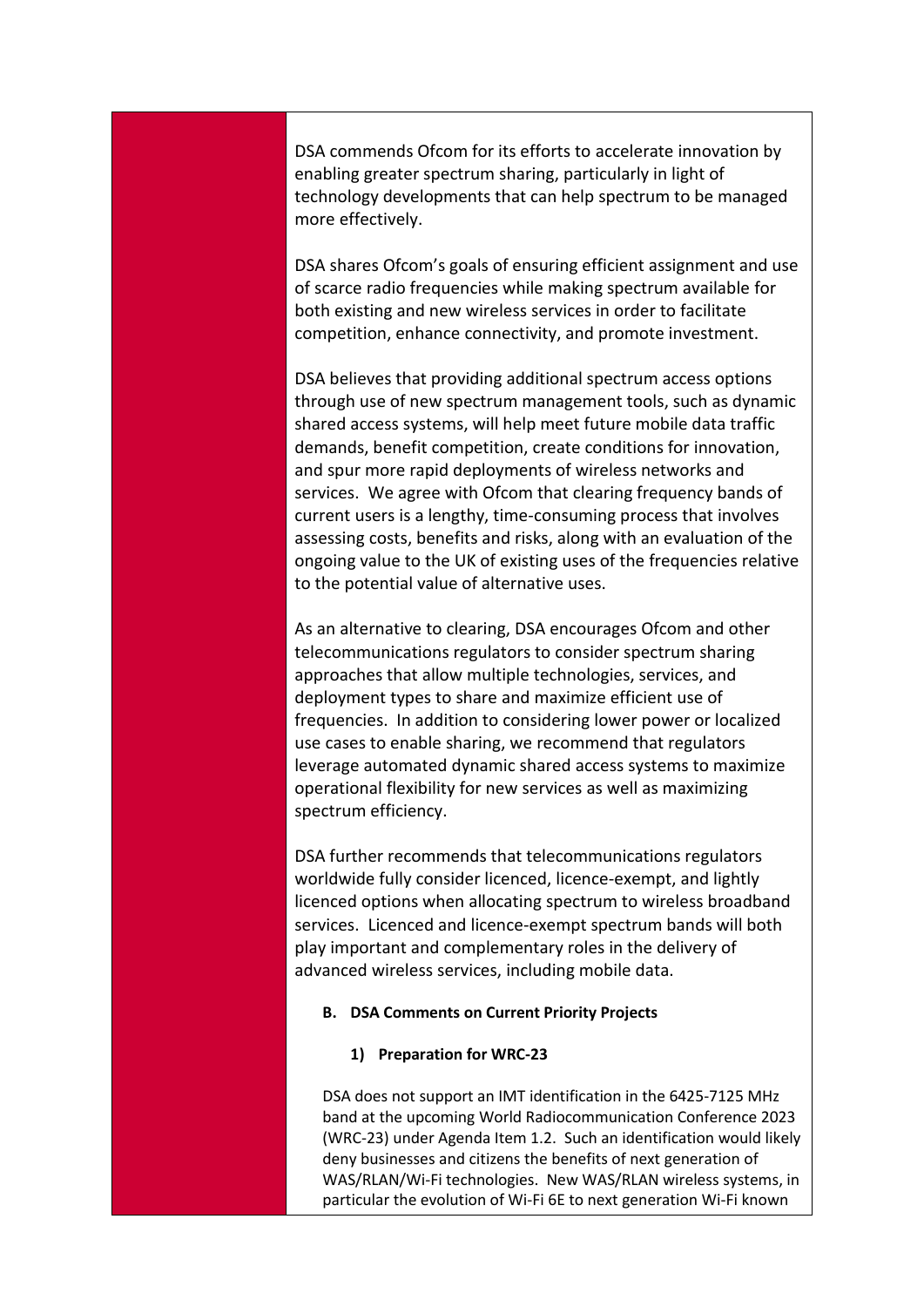as Wi-Fi 7, will need access to the full 1200 MHz bandwidth at 6 GHz to support current and emerging innovative use cases. Were the upper part of the band identified for IMT and only the lower 500 MHz made available for WAS/RLANs, WAS/RLANs devices would be limited to smaller channel bandwidths (20 or 40 MHz) when operating in a typical industrial enterprise deployment configuration. With access to the full 1200 MHz, however, there will be sufficient channel diversity that enables enterprises to take full advantage of the larger channel bandwidths of 160 MHz. Additionally, in the near future, 320 MHz wide channels, as supported by Wi-Fi 7, will be available. Enterprise use cases, in particular, will benefit from the additional number of available channels that will enable network capabilities such as service partitioning and prioritization, which will in turn greatly increase quality of service and network efficiency.

Access to wider channel bandwidths is critical for both spectrum efficiency and for the delivery of high-bandwidth applications and services, such as real-time video services and high-bandwidth immersive services, like AR and VR.

DSA encourages Ofcom to consider these perspectives as it prepares WRC-23.

#### **2) Local indoor access in the upper 6 GHz band**

As mentioned in our comments on Ofcom's consultation entitled, "Enabling spectrum sharing in the upper 6 GHz band," DSA appreciates Ofcom's efforts to remain flexible in its licensing approach for the upper 6 GHz band. However, we are concerned that, were Ofcom to adopt its current proposal to permit access to the upper 6 GHz band under its Shared Access licence framework, including the possibility of future licence revocation, the resulting market uncertainty could inadvertently discourage market adoption.

We continue to believe imperative for U.K. consumers and enterprises alike to be able to take advantage of the full 1200 MHz of the 6 GHz band for use by a variety of licence-exempt device categories and use cases, while protecting incumbent services from receiving harmful interference. These device categories include low-power indoors, very low power (indoors and outdoors) and standard power (indoors and outdoors).

With respect to Wi-Fi standard power indoor and outdoor devices that could operate both in the lower and upper 6 GHz bands, DSA is confident there is a market for such devices provided that a suitable coordination mechanism is established to avoid interference to incumbent users. Rather than extending the Shared Access licence framework, which will have a number of negative consequences for Wi-Fi standard power adoption as proposed, DSA recommends that Ofcom instead consider implementation of an Automated Frequency Coordination (AFC) system to enable more flexible licence-exempt operations while also ensuring protection of incumbent users.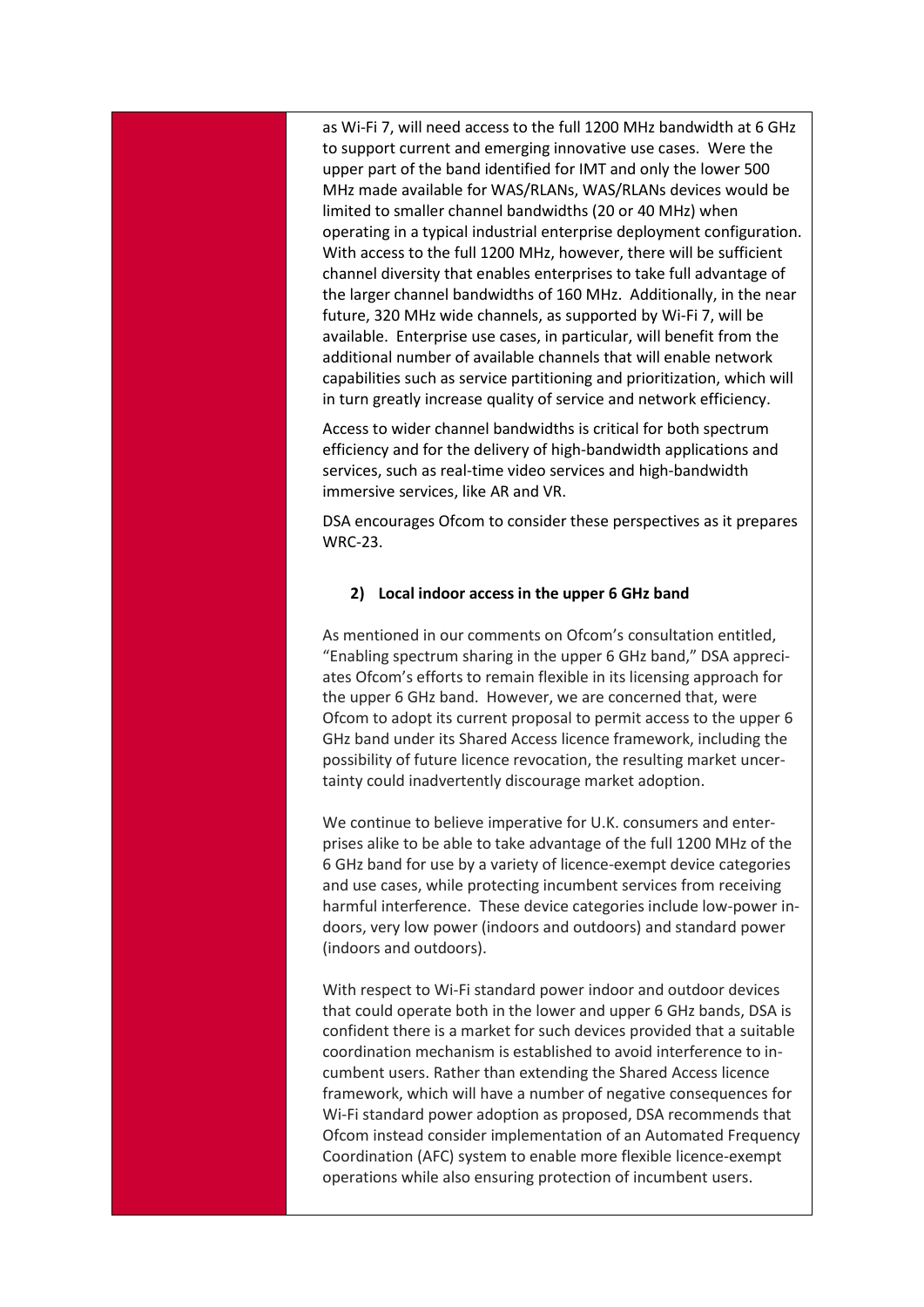### **3) Understanding industry demand for spectrum/spectrum for utilities**

DSA applauds Ofcom for its efforts to understand and address the specific spectrum needs of key industries, including utilities and other industrial enterprise users. Increasing spectrum access by a wide range of new users, including vertical sectors, will result in increased and more rapid deployment of new networks and services.

DSA believes that the introduction of new licensing options, supported by automated dynamic spectrum sharing technology, is the best path to support such deployments. Ofcom's current Shared Access licensing framework for the 3.8-4.2 GHz band is an excellent first step in the process. However, DSA encourages Ofcom to take the next step by leveraging commercially available automated shared access technology to further streamline and enhance users' experience with the Shared Access licensing opportunity.

As Ofcom may be aware, after only two years of commercial operation, there are now over 230,000 base stations deployed under the automated shared access framework in the U.S. 3.5 GHz CBRS band. Much of this deployment has been driven by enterprises for private wireless use cases, including utilities, retail, smart agriculture, smart warehousing, smart manufacturing, schools, etc.

From this experience, it is clear to see that the automated opportunistic access available in the CBRS band has revolutionized the ways in which spectrum is improving connectivity across a diverse number of vertical sectors. DSA believes that adopting commercially available automated solutions to the Shared Access licensing model for the 3.8-4.2 GHz band in the U.K. will enable even more enterprise users, including utilities, to access scarce and valuable spectrum resources, leading to lower-costs, lower barriers to entry, and the most effective allocation for innovative businesses. This, in turn, enables and encourages competition and innovation by both existing service providers and new entrants.

#### **4) Database approach to spectrum management**

As mentioned above, DSA fully supports Ofcom's efforts to automate its Shared Access licensing framework for the 3.8-4.2 GHz band. We further urge Ofcom to expedite this transition by leveraging the numerous commercially available dynamic shared access systems that are available. Multiple database-enabled automated shared access system vendors stand ready to assist Ofcom in bringing the benefits of this technology to the UK in a speedy and competitive manner.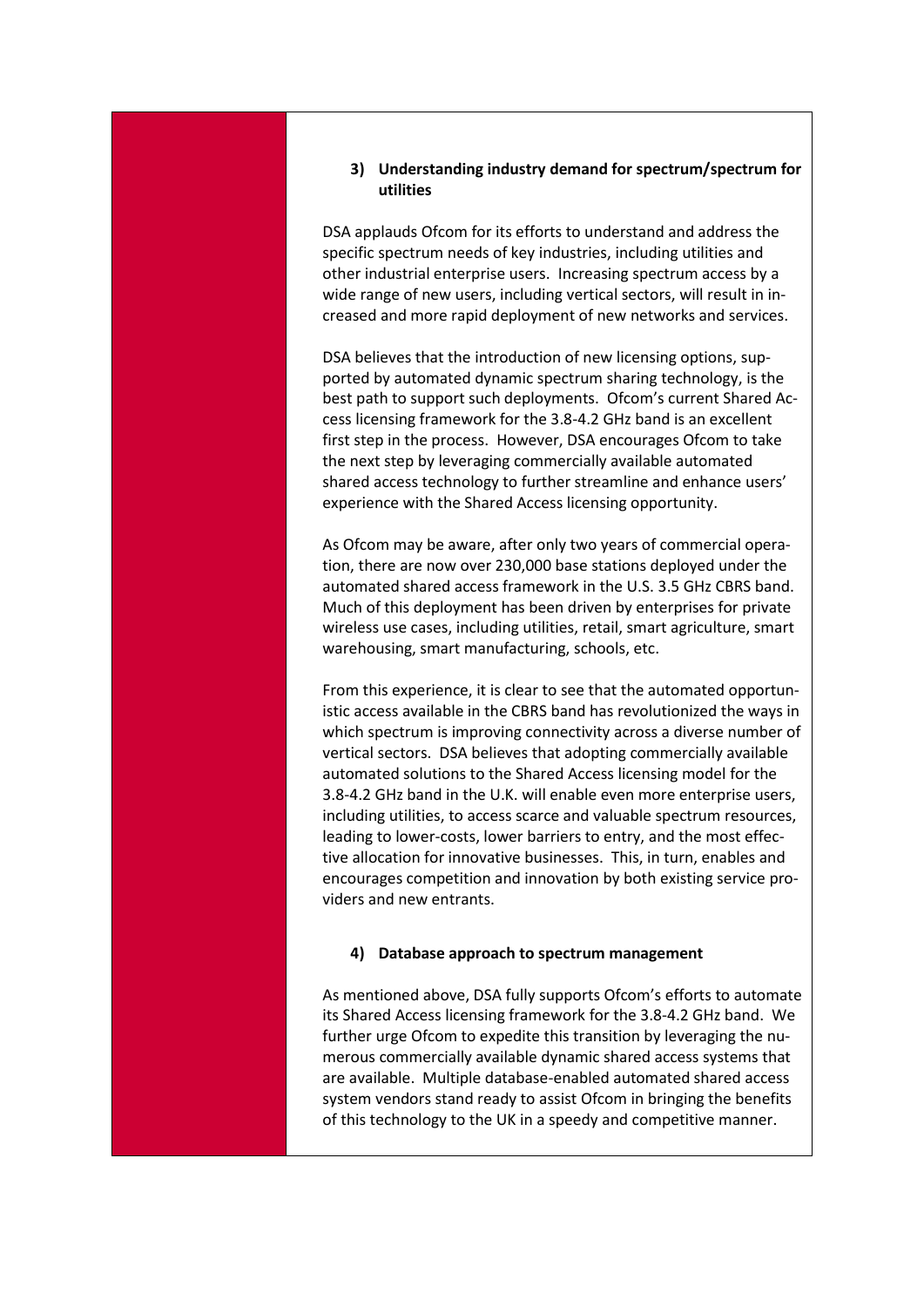#### **C. DSA Comments on Key market and technological trends**

As mentioned above, and in response to other recent Ofcom consultations, DSA shares Ofcom's observations that wireless connectivity plays a growing and critical role in the digital transformation of industry. We also agree that such connectivity can be delivered by a range of different market players – from traditional mobile network operators using licenced spectrum, to enterprise users deploying licence-exempt technologies, to other private wireless network operators relying on secondary market or other shared access opportunities.

As Ofcom notes, a key market and technology trend that is common across these different approaches is the use of automation, cloud-computing, and machine learning to increase spectrum efficiency and access. Applying cloud-computing capabilities to spectrum management enables more predictable quality of service, better congestion avoidance, and improved coordination.

#### **D. DSA Comments on Proposed future work areas**

### **1) Monitoring and influencing the development of nextgeneration network technologies**

Wi-Fi has moved from an amenity that helps make broadband connectivity more useful to an essential part of broadband delivery that enables businesses and people to get online. There are now more than 16 billion Wi-Fi devices in use, with a further four billion shipped every year. Given this growth and the evolution to next generation Wi-Fi, there is an urgent need to consider making the full 1200 MHz in the 6 GHz band available on a licence-exempt basis.

New WAS/RLAN wireless systems, in particular the evolution of Wi-Fi 6E to next generation Wi-Fi known as Wi-Fi 7, will need access to the full 5925-7125 MHz range to support current and emerging innovative use cases, both now and in the future. As mentioned above, opening only 500 MHz of the 6 GHz band would mean that Wi-Fi networks in dense deployments would have to continue to employ small channel bandwidths (because only one 320 MHz channel would be available). With access to the full 1200 MHz, however, larger channel bandwidths of 160 MHz and especially 320 MHz could be more easily accommodated.

#### **a) Developing a cross-sectoral understanding of evolving spectrum demand at 6GHz**

DSA would like to specifically highlight the importance of the full 6 GHz Band (5925-7125 MHz) for state-of-the-art WAS/RLAN systems and their evolution. DSA believes that the highest and best use for this band is for WAS/RLAN devices. Licence-exempt 6 GHz devices will continue to offload traffic from cellular 4G and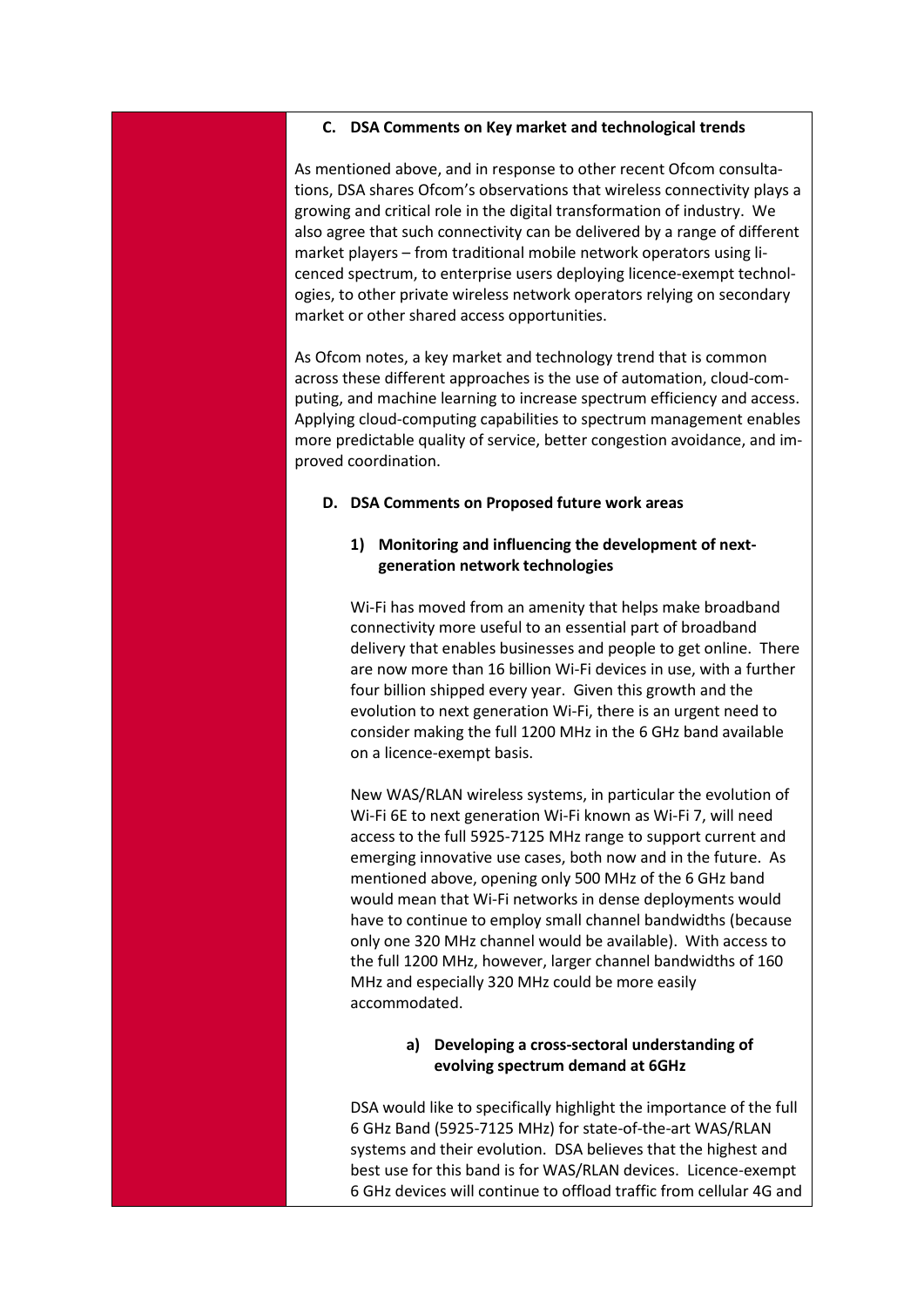5G networks and future 6G networks, which lowers the costs of network deployment for mobile operators and for edge investment by neutral host and third-party providers. Importantly, it will also lower costs for consumers.

Licence-exempt technologies such as WAS/RLANs play a central role in hybrid networks today and will continue to do in the future. Historically, the discussion of broadband speed has focused on the speed to the structure (e.g., residence, office, school, etc.). What matters to individual consumers is the broadband speed to the device. Regardless of whether highspeed broadband access to a residence is provided over optical fibre, coaxial cable, satellite dish, or terrestrial fixed wireless access, the connection from the access point to the residence to the multiple portable and nomadic devices operating within is almost sure to be over a Wi-Fi device utilizing licence-exempt spectrum. As Ofcom considers future very high-speed hybrid networks for consumer use, it needs to ensure that this last leg of data transport, from the residential access point to the multiple devices, does not become a bottleneck. Authorizing the operation of licence exempt devices over the full 1200 MHz of the 6 GHz band will ensure that U.K. consumers will benefit fully from new hybrid networks.

As mentioned above, DSA does not support an IMT identification in the 6425-7125 MHz band at the upcoming World Radiocommunication Conference 2023 (WRC-23) under Agenda Item 1.2. Furthermore, DSA believes that an IMT identification in any part of the 6425-7125 MHz frequency range would deny citizens and businesses the benefits of next generation of WAS/RLAN/Wi-Fi technologies.

> **b) Review potential for migration from 'dedicated' to 'general purpose' networks**

As mentioned above, DSA supports Ofcom's efforts to understand and address the specific spectrum needs of key industries, including utilities and other industrial enterprise users. We also support Ofcom's recognition that this may include migration away from dedicated networks and services and towards more general purpose networks. Leveraging tools, such as automated shared spectrum access systems, may assist Ofcom with its goals of increasing spectrum efficiency, and delivering higher quality services, and promoting competition – particularly with regard to private wireless networks for vertical industries and enterprise users.

## **2) Accelerating innovation and spectrum sharing with spectrum sandboxes**

DSA strongly supports Ofcom's plans to allow industry and academia to experiment with different approaches and